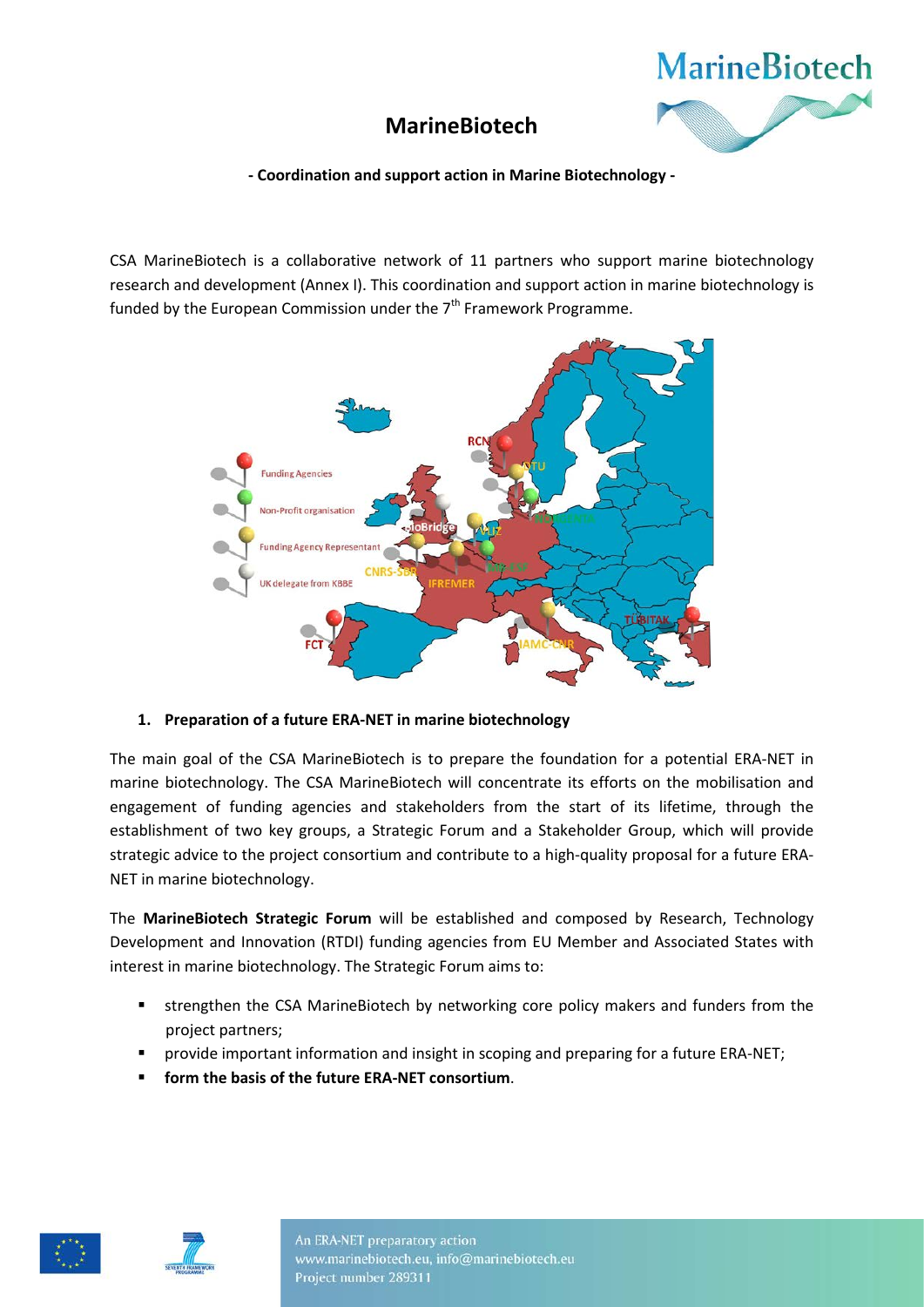

The **MarineBiotech Stakeholder Group** will be established with key stakeholders from research, industry, public support and policy communities relevant to the development of marine biotechnology in Europe. These will contribute to the identification of priority topics and the development of an achievable approach to an ERA-NET. This group will become the advisory group for the future ERA-NET, maintaining impact beyond the end of the CSA.

We invite you, as a funding agency with interests in Marine Biotechnology, to join our **MarineBiotech Strategic Forum**.

### **Expectations for members of the MarineBiotech Strategic Forum**

- Strong focus on strategic support of marine biotechnology research, development and application.
- Act as advisory forum for the MarineBiotech to identify shared strategic areas for action.
- **Contribute to trans-national exchange of information (help to exchange and disseminate** relevant information also to non-CSA member states).
- Identify and mobilise funding agencies at regional and national level.
- Help to identify realistic targets and innovative topics for projects launched by a future ERA-NET or similar.
- **Participation in workshops described below.**
- **Help to position a future ERA-NET in marine biotechnology within the multiple initiatives of** the European Research Area (ERA) landscape, providing strategic and scientific advice on marine biotechnology.

# **Benefits for members of the MarineBiotech Strategic Forum**

- Participate in the formation of a well-organised research coordination structure within marine biotechnology as established by a future ERA-NET or similar.
- **Contribute to reduced fragmentation of research efforts in marine biotechnology through** better coordination and cooperation between key member states.
- Be central in forming the basis of the future ERA-NET consortium.

# **2. Actions**

The CSA Marine Biotech will promote networking events for all interested parties to assist mobilisation and engagement of funding agencies and stakeholders.

Two workshops will be held in spring and autumn 2012. Plenary workshops will allow all funding agencies and stakeholders interested in building marine biotechnology to meet. Specific workshops focusing on funding and preparation for an ERA-NET will be restricted to funding agencies only. The parties will be briefed on preliminary outputs of the CSA MarineBiotech, discuss the status of European marine biotechnology, clarify issues of concern, gather input on priorities, help to identify gaps and discuss European competitiveness.



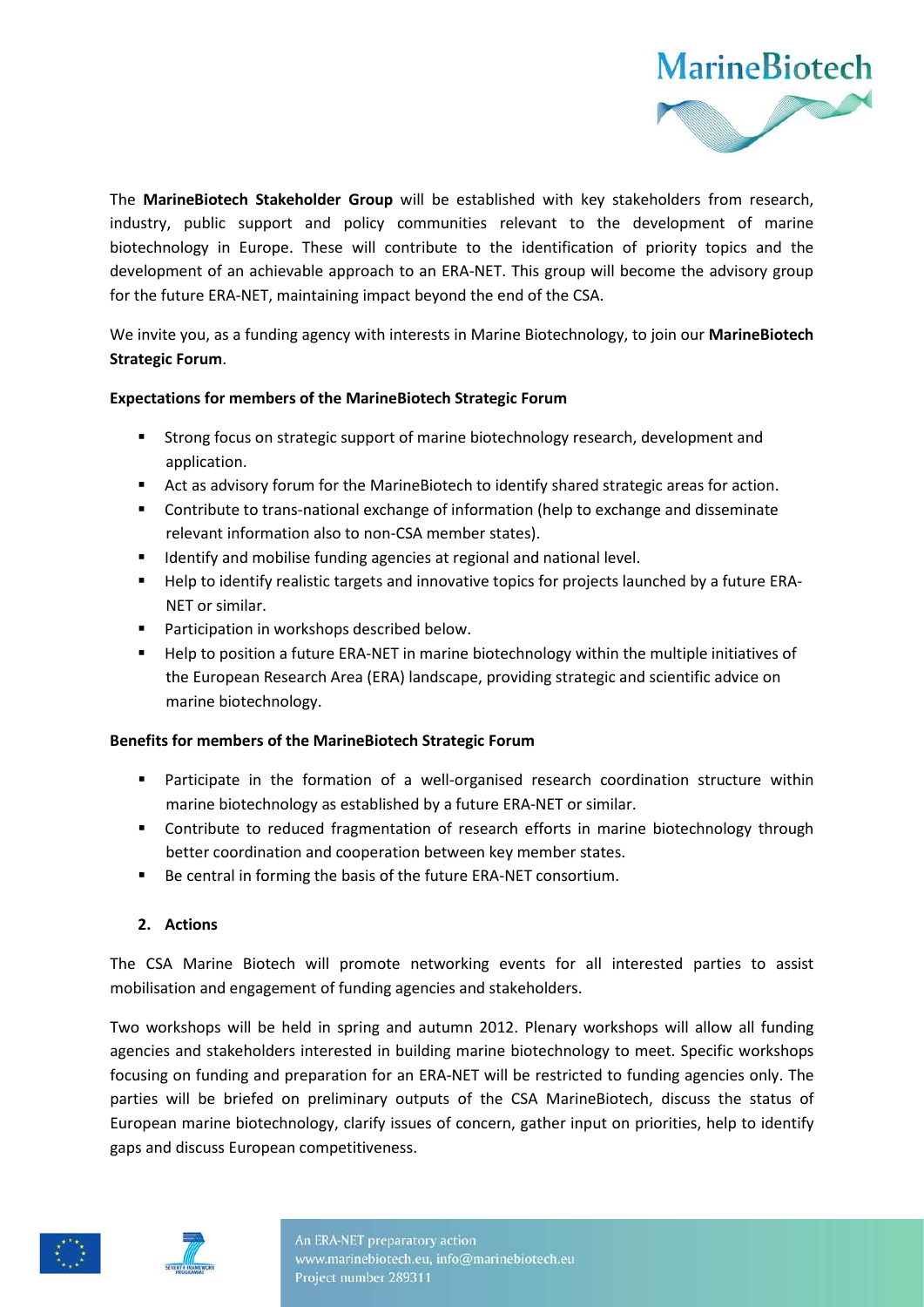

### **3. Background**

Europe has a 70.000 km coastline along two oceans and 4 seas: the Atlantic and Arctic Oceans, the Baltic, the North Sea, the Mediterranean, and the Black Sea. The EU's maritime regions account for some 40% of its GDP and population. The CSA MarineBiotech recognises that Europe's marine ecosystems and organisms are largely unexplored, understudied and underexploited. This access to an extensive and diverse set of marine ecosystems, supporting an enormous marine biodiversity should therefore be better explored for sustainable utilisation.

Marine biotechnology utilises biological resources for the production of goods and services or modifies marine organisms for improved properties. These developments can positively or negatively affect the natural environment, so CSA MarineBiotech is devoted to sustainable use and social acceptance for the use of biotechnology for bio-based production from the marine environment.

While the field of marine biotechnology represents a large potential for European added value, the current level of collaborative research is not sufficient. Interdisciplinary cooperation and networking is needed. Multi and cross disciplinary collaborations between basic research in marine biology, physiology of marine plants and animals, taxonomy, microbiology, biotechnology, nanotechnology, systems biology, bioinformatics, toxicology, *-omics* technologies and chemistry are needed. The result will be new innovations and application in fields such as drug discovery, novel foods and food ingredients, bio-remediation, biomaterials, aqua- and agriculture, diagnostics, production processes and bio-energy. Europe should focus and strengthen its effort in the area of marine biotechnology in order to find competitive niches. Attention should be given to sustainable exploitation of Europe's marine biosphere and the understanding of its biodiversity and natural heritages.

Marine biotechnology has a horizontal scope, with a vertical focus within all thematic areas relevant to its application and represents an enormous economic potential for Europe. No single country or region has the necessary capacity, knowledge or resources to exploit research and innovations from the marine environment. Advanced infrastructures both at sea and in the laboratories will be needed, and **trans- European collaboration will provide synergies and more value for the money by a coordinated European funding activity within this area**.

The CSA MarineBiotech is designed to deliver the first concrete steps towards better coordination of relevant national and regional RTDI programmes. Reduced fragmentation and duplication, and paving the way for common programmes and cooperation in the provision and use of research infrastructures through a **future ERA-NET in marine biotechnology** will be the result. In doing so, the CSA MarineBiotech will advance progress in this field towards the vision of a European Research Area  $(ERA)^1$  $(ERA)^1$  and promote and position marine biotechnology as a sector which can deliver 'smart, sustainable and inclusive growth', a core objective of the Europe [2](#page-2-1)020 Strategy<sup>2</sup>.

<span id="page-2-1"></span><span id="page-2-0"></span><sup>2</sup> http://ec.europa.eu/europe2020/index\_en.htm





 $1$  http://ec.europa.eu/research/era/index\_en.htm